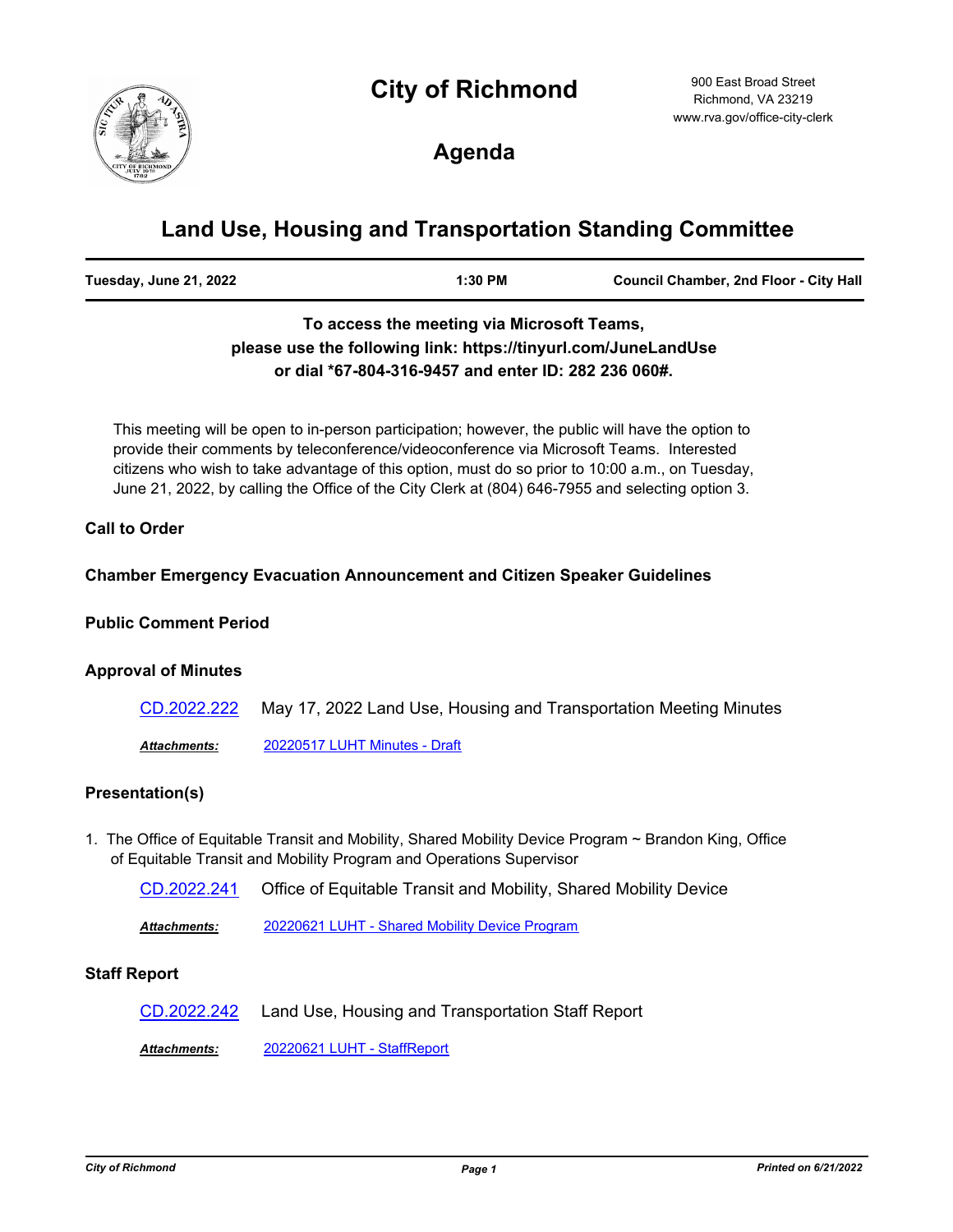#### **Paper(s) for Consideration**

#### **DEPARTMENT OF PARKS, RECREATION AND COMMUNITY FACILITIES**

To provide for the granting by the City of Richmond to the person, firm or corporation to be ascertained in the manner prescribed by law of a non-exclusive easement over, under, through, upon, and across certain portions of the property located at 1 Browns Island for the laying, construction, operation, and maintenance of one or more lines of underground conduits and cables and all equipment, accessories, and appurtenances necessary in connection therewith for transmitting and distributing electrical service to a City site at 1 Browns Island in the city of Richmond with a certain Right of Way Agreement. (6th District) ORD. [2022-166](http://richmondva.legistar.com/gateway.aspx?m=l&id=/matter.aspx?key=32192) **1.**

*Patrons:* Mayor Stoney

*Attachments:* [Ord. No. 2022-166](http://richmondva.legistar.com/gateway.aspx?M=F&ID=d1797e7a-3be9-4c07-9756-e1fd2a01160c.pdf)

*Legislative History* 

5/23/22 City Council Controll controduced and referred to the Land Use, Housing and Transportation Standing **Committee** 

ORD. [2022-184](http://richmondva.legistar.com/gateway.aspx?m=l&id=/matter.aspx?key=32324) **2.**

To amend and reordain a City ordinance, adopted Dec. 15, 1922, which dedicated the eastern portion of Plat A, Riverview Cemetery to Post Number One of the American Legion to be used for the burial of those soldiers, sailors, and marines who served in the World War and died in destitute circumstances and otherwise would be buried at the expense of the City, to, due to the decease of all veterans of World War I, authorize the burial of indigent military veterans of all American wars and conflicts in such portion.

*Patrons:* Ms. Lynch

*Attachments:* [Ord. No. 2022-184](http://richmondva.legistar.com/gateway.aspx?M=F&ID=88985817-62f7-4f99-a0f0-648c615c8211.pdf)

*Legislative History* 

6/13/22 City Council introduced and referred to the Land Use, Housing and Transportation Standing **Committee** 

#### **DEPARTMENT OF PUBLIC UTILITIES**

ORD. [2022-167](http://richmondva.legistar.com/gateway.aspx?m=l&id=/matter.aspx?key=32195) **3.**

To authorize the Chief Administrative Officer, for and on behalf of the City of Richmond, to accept a donation of services in the form of labor and materials valued at approximately \$3,728,327.00 from the Friends of the Richmond Mounted Squad and, in connection therewith, to execute a Gift and Right-of-Entry Agreement between the City and the Friends of the Richmond Mounted Squad, for the purpose of constructing a new equine facility and related amenities located at 601 North 39th Street in the city of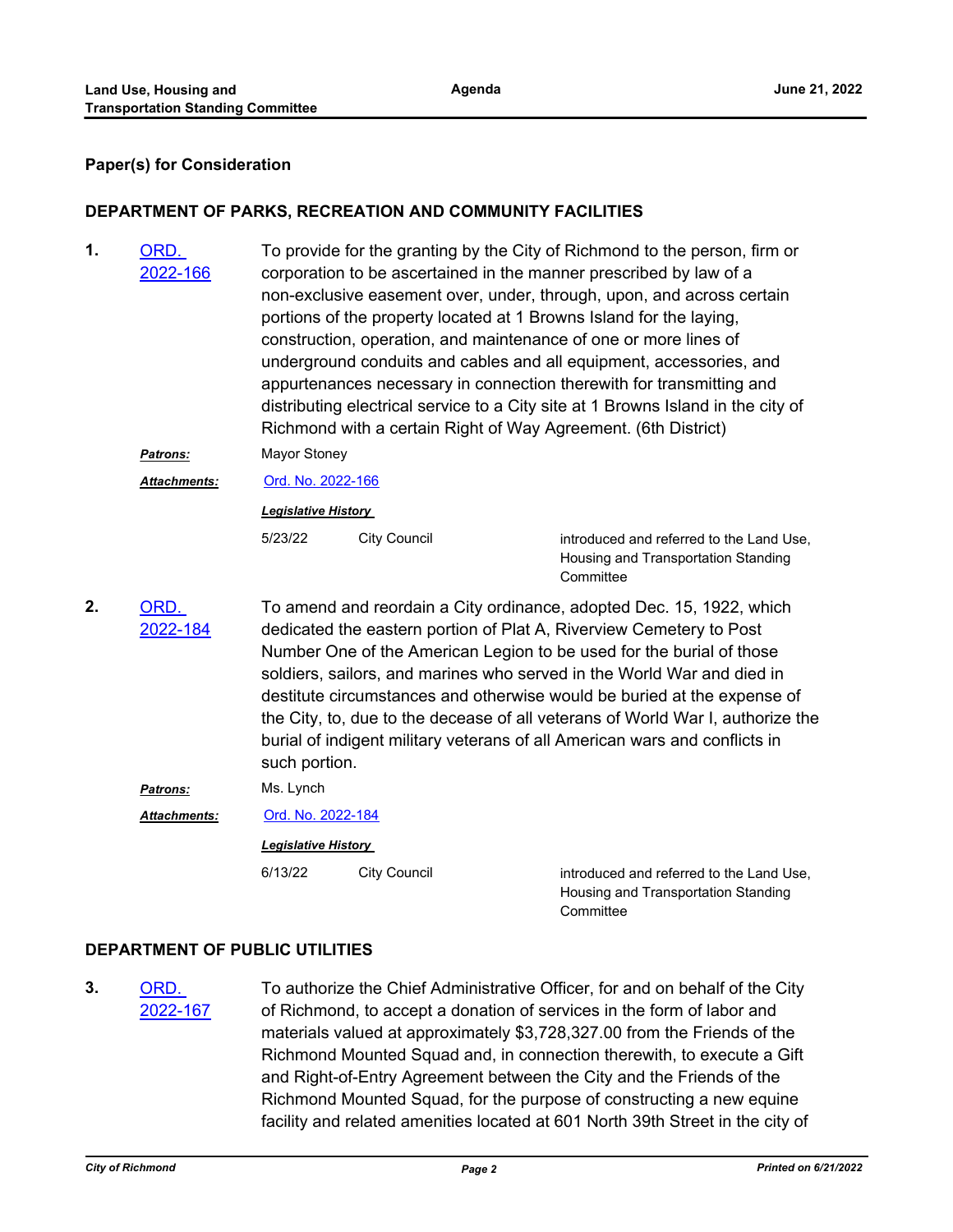|                     | Richmond. (7th District)   |              |                                                                                              |  |
|---------------------|----------------------------|--------------|----------------------------------------------------------------------------------------------|--|
| <b>Patrons:</b>     | Mayor Stoney               |              |                                                                                              |  |
| <b>Attachments:</b> | Ord. No. 2022-167          |              |                                                                                              |  |
|                     | <b>Legislative History</b> |              |                                                                                              |  |
|                     | 5/23/22                    | City Council | introduced and referred to the Land Use,<br>Housing and Transportation Standing<br>Committee |  |

#### **DEPARTMENT OF PLANNING AND DEVELOPMENT REVIEW**

| 4. | RES.<br>2022-R033   | To direct the City Planning Commission to prepare, submit to public<br>hearing, and consider an amendment making certain changes to the<br>Master Plan.                                                                                                                                   |                     |                                                                                              |  |  |
|----|---------------------|-------------------------------------------------------------------------------------------------------------------------------------------------------------------------------------------------------------------------------------------------------------------------------------------|---------------------|----------------------------------------------------------------------------------------------|--|--|
|    | Patrons:            | Ms. Lynch                                                                                                                                                                                                                                                                                 |                     |                                                                                              |  |  |
|    | <b>Attachments:</b> | Res. No. 2022-R033                                                                                                                                                                                                                                                                        |                     |                                                                                              |  |  |
|    |                     | <b>Legislative History</b>                                                                                                                                                                                                                                                                |                     |                                                                                              |  |  |
|    |                     | 5/23/22                                                                                                                                                                                                                                                                                   | <b>City Council</b> | introduced and referred to the Land Use,<br>Housing and Transportation Standing<br>Committee |  |  |
| 5. | RES.<br>2022-R034   | To modify the decision of the Commission of Architectural Review partially<br>approving with conditions a certificate of appropriateness to replace<br>windows at 2323 Venable Street by fully approving such application and<br>removing all conditions to such approval. (7th District) |                     |                                                                                              |  |  |
|    | Patrons:            | <b>President Newbille</b>                                                                                                                                                                                                                                                                 |                     |                                                                                              |  |  |
|    | <b>Attachments:</b> | Res. No. 2022-R034<br><b>Legislative History</b>                                                                                                                                                                                                                                          |                     |                                                                                              |  |  |
|    |                     |                                                                                                                                                                                                                                                                                           |                     |                                                                                              |  |  |
|    |                     | 5/23/22                                                                                                                                                                                                                                                                                   | <b>City Council</b> | introduced and referred to the Land Use,<br>Housing and Transportation Standing<br>Committee |  |  |

#### **DEPARTMENT OF PUBLIC WORKS**

To authorize the Chief Administrative Officer, for and on behalf of the City of Richmond, to execute a Deed of Quitclaim of Utility Easement between the City of Richmond and Roane Street LLC for the purpose of vacating by quitclaim deed the City's ten-foot sewer and surface flow easement on the property known as 2021 Roane Street, for nominal consideration, to Roane Street, LLC. (3rd District) ORD. [2022-181](http://richmondva.legistar.com/gateway.aspx?m=l&id=/matter.aspx?key=32321) **6.** *Patrons:* Mayor Stoney *Attachments:* [Ord. No. 2022-181](http://richmondva.legistar.com/gateway.aspx?M=F&ID=28ee16e5-4531-47af-ad7c-9b63fc73d2f3.pdf) *Legislative History*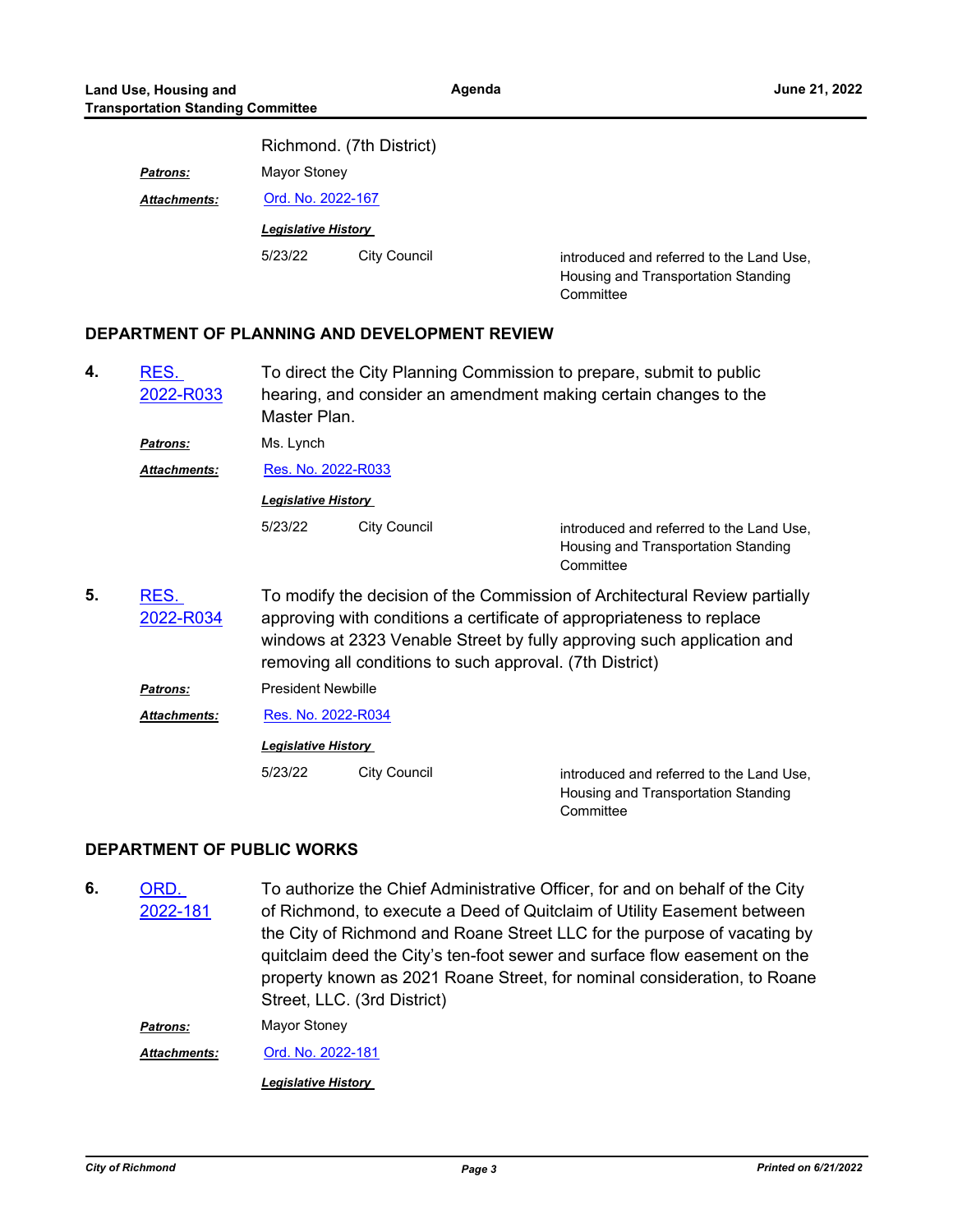**Land Use, Housing and June 21, 2022 Transportation Standing Committee Agenda** 6/13/22 City Council introduced and referred to the Land Use, Housing and Transportation Standing **Committee** To designate the 1100 block of Randolph Street in honor of Charles Jones, Jr., and Charles Jones, III. ORD. [2022-182](http://richmondva.legistar.com/gateway.aspx?m=l&id=/matter.aspx?key=32322) **7.** *Patrons:* Ms. Lynch *Attachments:* [Ord. No. 2022-182](http://richmondva.legistar.com/gateway.aspx?M=F&ID=1c197fda-12ce-4c04-b128-1aed62a71f76.pdf) *Legislative History*  6/13/22 City Council introduced and referred to the Land Use, Housing and Transportation Standing **Committee** To designate the 1700 block of Blair Street in honor of Cora Jean Dickerson. ORD. [2022-183](http://richmondva.legistar.com/gateway.aspx?m=l&id=/matter.aspx?key=32323) **8.** *Patrons:* Ms. Lynch and Vice President Robertson *Attachments:* [Ord. No. 2022-183](http://richmondva.legistar.com/gateway.aspx?M=F&ID=aff9721e-b2c9-447b-a6dd-37ae17ce4cd2.pdf) *Legislative History*  6/13/22 City Council introduced and referred to the Land Use, Housing and Transportation Standing **Committee** To express the City Council's support for the City's participation in the United States Department of Transportation's Safe Streets and Roads For All (SS4A) Grant Program to provide funding for the implementation of Vision Zero traffic safety program activities to achieve the goal of zero deaths and serious injuries on the streets of the city of Richmond. RES. [2022-R041](http://richmondva.legistar.com/gateway.aspx?m=l&id=/matter.aspx?key=32334) **9.** *Patrons:* Mayor Stoney *Attachments:* [Res. No. 2022-R041](http://richmondva.legistar.com/gateway.aspx?M=F&ID=091d48de-c4b3-4c85-b312-7400724311db.pdf) *Legislative History*  6/13/22 City Council introduced and referred to the Land Use, Housing and Transportation Standing **Committee** To name the east-west alley located in the block bounded by Grove Avenue, Westmoreland Street, Hanover Avenue, and Commonwealth Avenue as "Colonial Place Alley." (1st District) RES. [2022-R042](http://richmondva.legistar.com/gateway.aspx?m=l&id=/matter.aspx?key=32335) **10.** *Patrons:* Mayor Stoney *Attachments:* [Res. No. 2022-R042](http://richmondva.legistar.com/gateway.aspx?M=F&ID=2ecde32c-dd60-4a62-9f0e-cf3c1af82b08.pdf) *Legislative History*  6/13/22 City Council introduced and referred to the Land Use, Housing and Transportation Standing **Committee**